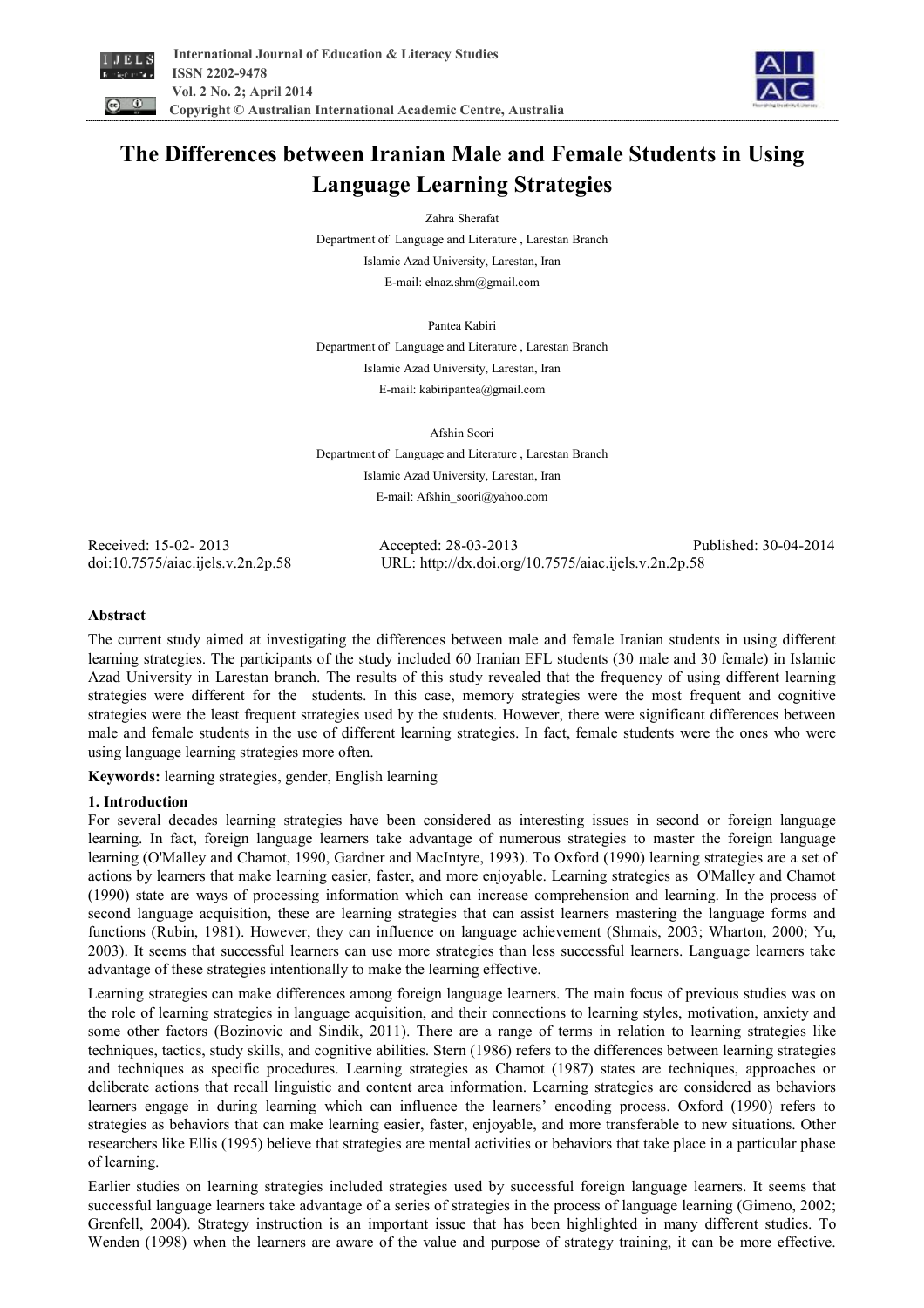#### **IJELS 2 (2):58-62, 2014** 59

Some strategies are explicit, and these explicit strategy instructions will raise the awareness of the learners about "strategies they already use are set of new, adequate and effective strategies within a particular language context" (Bozinovic and Sindik, 2011, p. 7). Sometimes the strategy instruction is aimed to encourage learners' autonomy to select their own strategies spontaneously without any teacher's intervention. Learners themselves should evaluate the effectiveness of strategy they use and develop problem-solving skills (Bozinovic and Sindik, 2011). Although teachers are able to teach strategies, learners can individually select and implement the useful strategies. S/he can select the best strategy and focuses on how to learn and not what to learn.

Some researchers (Chamot and Kupper, 1989) refer to relationship between different learning strategies used by the learners and the learning achievement. Unlike less successful learners, successful language learners use some effective learning strategies (Hosenfeld, 1977). To Vann and Abraham (1990), successful language learners can mix appropriate strategies for doing a task. In fact, successful language learners mix cognitive strategies and metacognitive strategies (Oxford and Crookall, 1989). In contrast, less successful learners take advantage of a few numbers of strategies (Nyikos, 1987 as cited in Gimeno, 2002). Nyikos (1987) believes that the majority of less successful learners are not aware of the strategies they use. A less successful learner can be a successful learner provided that s/he is able to combine learning strategies and make use of them in a correct way (Lavine and Oxford, 1990). In his study, Stern (1975) considered learning strategies used by successful learners. To Stern, some factors like personal learning style and the encouragement of positive learning strategies are significantly important.

#### *1.1 The Classification of Learning Strategies*

Oxford (1990) classified learning strategies into direct and indirect strategies. Direct strategies included cognitive and comparison strategies, and memory. The indirect strategies contain metacognitive, affective, and social strategies. Target language is not directly under the influence of indirect strategies, but they have an important role in language learning. Some researchers criticized the classification provided by Oxford. They believe that this classification is not based on factor analysis and achievements of cognitive science (Bozinovic and Sindik, 2011). Moreover, it seems that there is no significant difference between the strategies of language use and the strategies of language learning. To Dörnyei, 2005, compensation strategies are not among language learning strategies. Communication strategies are other types of strategies that are difficult to be separated from memory strategies and memory strategies themselves constitute a subclass of cognitive strategies. As Dörnyei (2005) states, memory strategies are connected with shallow processing, but cognitive strategies are connected with deep processing.

There is another classification for learning strategies by O'Malley and Chamot (1990) which makes a difference between cognitive, metacognitive and social/affective strategies. In this classification, the cognitive strategies are connected with Oxford's memory strategies and social/affective strategies are connected with Oxford's social, affective and communication strategy categories. Dörnyei (2005) suggests a typology of strategies which contains four components

"like cognitive strategies which include a specific manipulation or transformation of material to be learned, i.e.language input, such as repetition of material, summarizing of information, use of mnemonics, etc.; metacognitive strategies (2) as higher-order strategies which comprise analysis, monitoring, evaluation, planning and organizing one's own learning process; social strategies (3) which include interaction with other learners, the goal of which is to increase the amount of L2 communication and practice in a foreign language (initiating interaction with native speakers, cooperation with peers); affective strategies (4) which include the user's control over one's own emotions and experiences that reflect the user's subjective involvement in the learning process" (Bozinovic and Sindik, 2011, p.9).

According to O'Malley and Chamot (1990), some researchers do not consider any clear boundary between cognitive and metacognitive strategies. Most of them believe that metacognitive strategies are executive and cognitive strategies are operational strategies. Metacognitive strategies contain "thinking about the learning process, planning of learning, observation of understanding or production, and self-evaluation of learning" (Bozinovic and Sindik, 2011, p.10). However, cognitive strategies are related to direct and specific tasks in the learning process. The importance of metacognitive has been discussed by Cohen and Dörnyei (2002) which defined them as processes which were used by learners consciously to check their own learning. In fact, metacognitive strategies let the learners control their own cognition. In this case, the learners are able to plan their activities, check, and evaluate them. O'Malley and Chamot(1990) believe that learners should have the metacognitive approach and they should know how to apply it. Nevertheless, they may not have a real goal and direction, or any planning for their own learning.

#### *1.2 The Differences between Males and Females in Using Learning Strategies*

There are a large number of studies which investigated the impact of the gender on the use of learning strategy. The results of some studies (e.g. Lan & Oxford, 2003; Lee &Oh, 2001; Oxford & Ehrman, 1995; *in* Lee and Oxford, 2008) revealed that men used learning strategies less than women. Oxford *et al*. (2008) found out that gender had an important impact on the strategy use. The findings of some other studies showed that women could use cognitive and social strategies more frequently. To Oxford and Nyikos (1989) gender plays a significant role in the selection of strategies. The findings of this study also indicated that in comparison with men, women tend to use all types of strategies. These findings were in line with the research conducted by Ehrman and Oxford (1989) on adult learners. The previous studies showed that learning strategies, authentic strategies, communication strategies, and self-direction have been used by female respondents.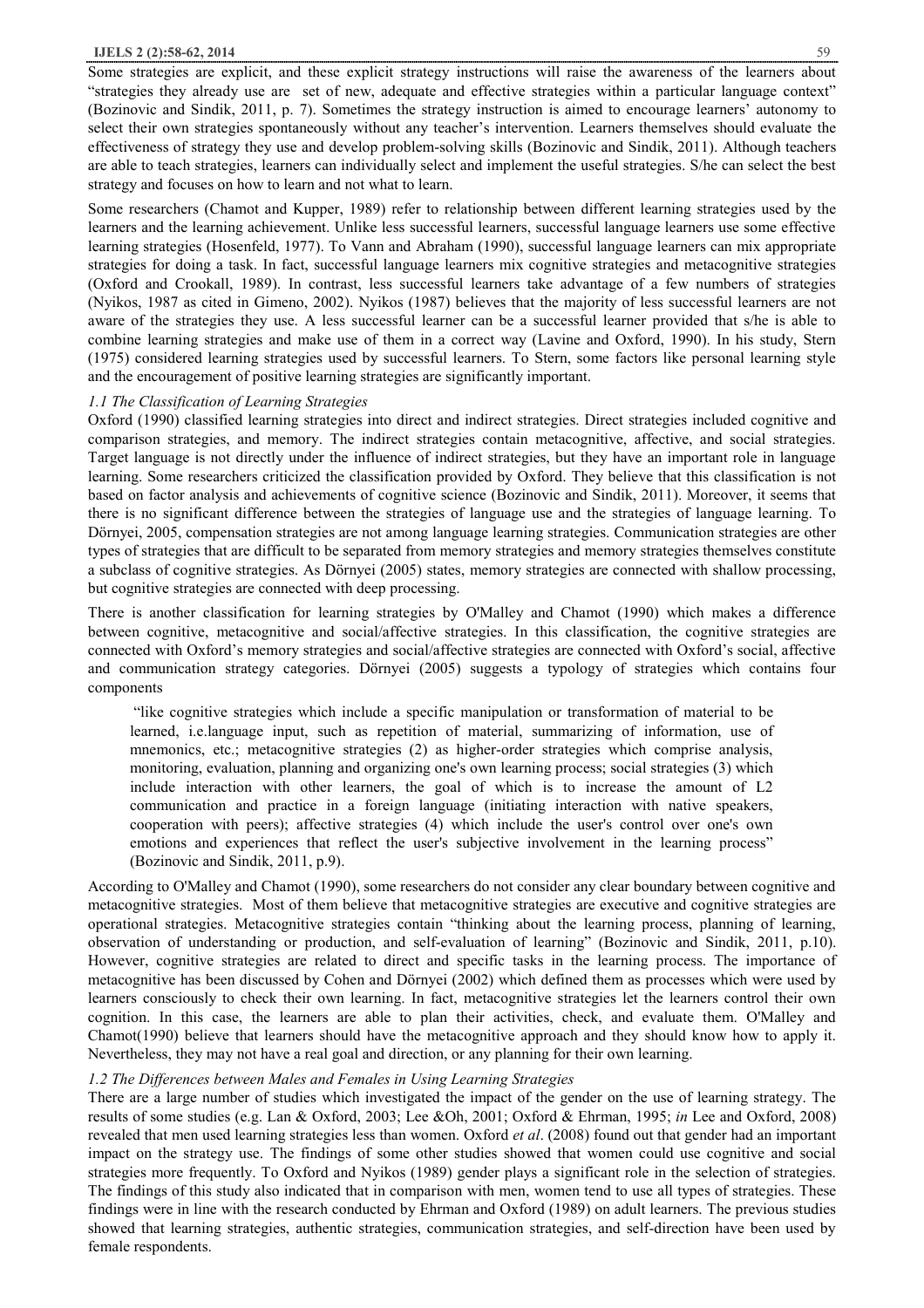#### **IJELS 2 (2):58-62, 2014** 60

Zimmerman and Martinez-Pons (1990) found that metacognitive strategies such as planning and monitoring strategies were used more by females. Some studies (Dadour & Robbins, 1996; Oh, 1996; Park, 1999) revealed that there was no clear connection between strategy use and gender. To Kaylani (1996), males were different from females in the use of strategy. She found that females used memory, comparison and affective strategies more than males. In this case, the relationship between gender and language was established. Dongyue (2004) was another researcher who carried out a research on the relationship between language proficiency, gender and strategy use. The findings revealed that genders were different in memory, affective, and overall strategy use. These studies also showed that "females are better at managing and controlling their emotions than their male counterparts" (Bozinovic and Sindik, 2011, p.12). More findings showed that females were better at managing and controlling emotions than males. Some variables like ethnic background, cultural background, and language learning environment were variables which could differentiate between men and women.

## **2. Objective of the study**

Regarding the previous studies conducted by the other researchers, this study aimed at considering gender differences in using different learning strategies. The researcher was also interested in differences in the frequency of learning strategy use. Regarding the purpose of the study, the research question of the current study was as follows:

Is there any significant difference between male and female students in using learning strategies?

## **3. Methodology**

## *3.1 Participants*

The participants of the current study were 60 Iranian EFL students in Islamic Azad University, Larestan branch. They were 30 male and 30 female students. They were chosen based on the result of an Oxford Placement Test. They were supposed to answer questions provided in their questionnaires.

## *3.2 Instrument*

A learning strategy questionnaire was considered as an instrument to examine the learning strategy use. The questionnaire was taken from Bozinovic and Sindik, (2011) and some of the items has been adopted from Rebecca Oxford's SILL questionnaire (*Strategy Inventory for Language Learning*, 1990). The questionnaire includesd 55 items that was corresponding to individual foreign language learning strategies. The questionnaire was a three-point scale. It also provided some demographic information about the participants like gender, age, and language learning level. The reliability of the questionnaire had been found by *Kevin Chi-Him Tam* as .93 to .98

## *3.3 Data collection and analysis*

To collect the data, the researcher took part in English classes in Islamic Azad University and asked the selected male and female students to answer the questionnaire. The data collected through a questionnaire were put into SPSS 16. Data analysis was performed using descriptive statistics. A one-way ANOVA was run to recognize whether there was a significant difference between gender and different learning strategies

#### **4. Results**

Descriptive analysis of learning strategies was done to check the frequency of individual strategy use. As indicated in Table 1, memory strategies and cognitive strategies were the most frequent and least frequent strategies in order used by the students.

| Learning strategies      | Mean  | <b>Standard Deviation</b> | Min  | Max   |  |
|--------------------------|-------|---------------------------|------|-------|--|
| Memory strategies        | 3472  | .2567                     | 1.43 | 2.89  |  |
| Social strategies        | 2.361 | 3345                      | 1 24 | 3 1 2 |  |
| Metacognitive strategies | 1.785 | 3798                      | .98  | 2.87  |  |
| Cognitive strategies     | 1.478 | .3968                     | 1.32 | 2.67  |  |

|  | Table 1. Descriptive statistics for learning strategies |
|--|---------------------------------------------------------|
|  |                                                         |

Table 2 indicates that Iranian male and female students used learning strategies with different frequencies. According to this table, female learners used different learning strategies more than male learners. The females were different from males in use of social strategies. In other words, the female students used social strategies more than other strategies. While for male students the social strategies ranked the fourth strategies. Male learners were medium users of learning strategies and female learners were high users for social and cognitive strategies and medium users for memory, and metacognitive strategies.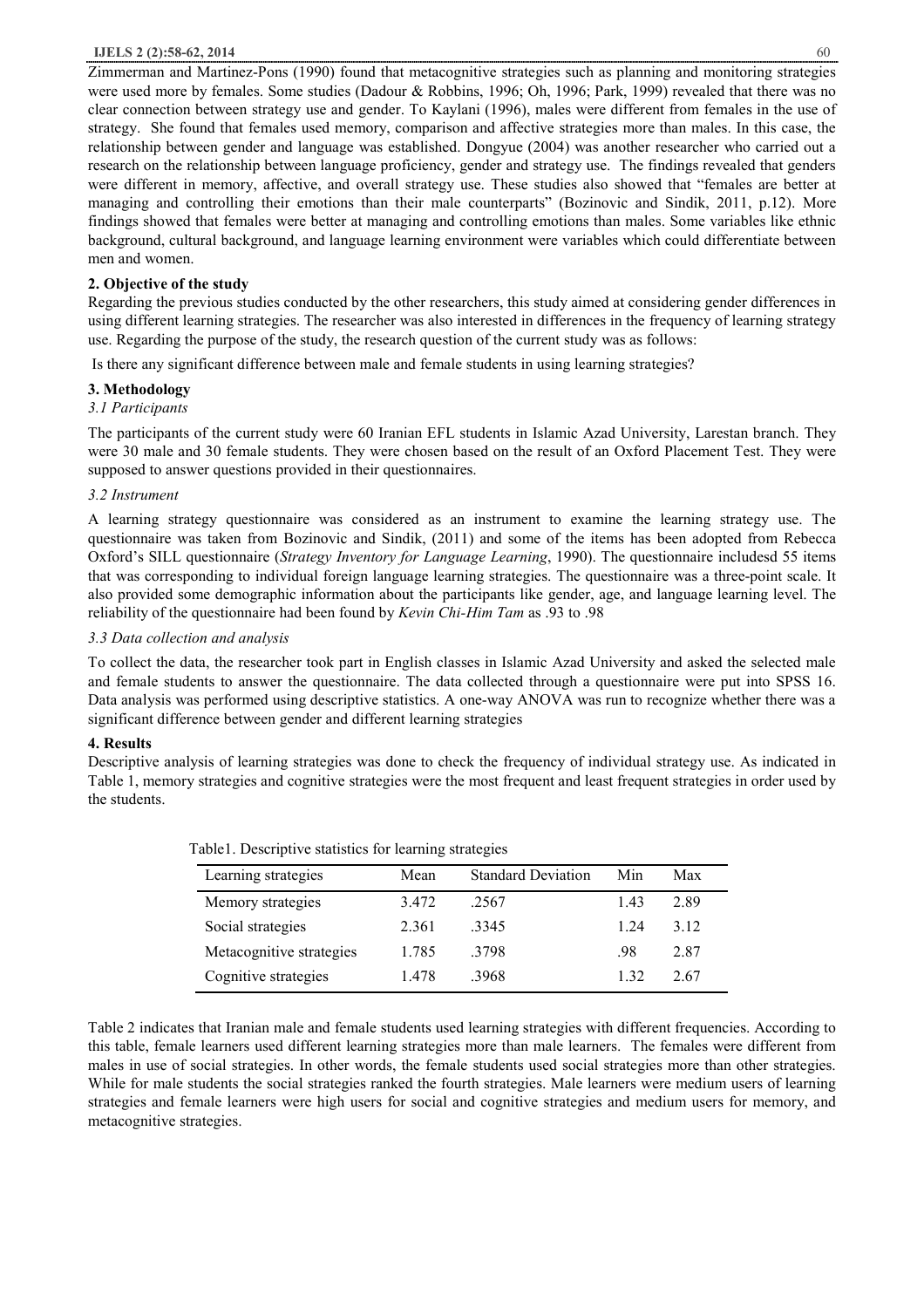#### **IJELS 2 (2):58-62, 2014** 61

| Table2. The difference between males and females in using different strategies |  |  |
|--------------------------------------------------------------------------------|--|--|
|                                                                                |  |  |

|                             | Mean score for<br>males | Ranking of<br>strategies for<br>males | Mean score for<br>females | Ranking of<br>strategies for<br>females | P-value |
|-----------------------------|-------------------------|---------------------------------------|---------------------------|-----------------------------------------|---------|
| Memory strategies           | 2.53                    | 4                                     | 2.88                      | 4                                       | 0.000   |
| Social strategies           | 2.94                    | 3                                     | 3.65                      | 1                                       | 0.000   |
| Metacognitive<br>strategies | 2.97                    | $\mathfrak{D}$                        | 3.52                      | 3                                       | 0.008   |
| Cognitive<br>strategies     | 3.35                    |                                       | 3.69                      | 2                                       | 0.003   |

To recognize whether there was a significant difference between gender and different learning strategies, a one-way ANOVA was run to analyze the data. The results of one-way ANOVA revealed that there was a significant difference between gender and different learning strategies. The finding of this study was in line with the findings of the previous studies such as Cohen and Dörnyei (2002).

However, findings of the current study were different from Green and Oxford's (1995) findings who found a significant difference in metacognitive, social, and memory, but no significant difference in cognitive strategies.

It might be assumed that cultural difference or education systems are two important factors for the difference in the findings of the current study and those in previous studies. Education system in Iran may be a reason for this variation among male and female learners for using different strategies. For example, in some countries like United States the emphasis is on the students' interest in learning, and the system is student-oriented, while in countries like Iran that English is considered as a foreign language, the education system is examination-oriented, and getting good marks is the final aim for any student.

## **5. Discussion**

Similar to previous studies (Green & Oxford 1995; Wharton 2000), the findings of the current study revealed that there was a significant difference between male and female students in using different learning strategies. Green and Oxford (1995) pointed out that "gender differences trends in strategies use are quite pronounced within and across cultures, and this means women and men are using different approaches to language learning" (291). Female learners used different learning strategies more than male learners. A significant difference was seen for all learning strategies. The findings also indicated that female learners used social strategies more than male learners. This result was in line with the findings of a study by Yang (1992) who asserted that males and females are different in the use of socially-based strategies. The result of the study by Politzer (1983) revealed that female English language learners in college used social strategies more frequently than male English language learners. The findings of the current study imply that male learners are reluctant to ask for help from other learners. So, they take a proactive role in communication (Chi-Him Tam, 2013). To Tannen (1990), males likes to be independent, while females like more cooperation and intimacy. Seeking for help is a sense of inferiority and humble, which hampers the sense of cooperation with other learners in English language classes.

## **6. Conclusion**

The aim of the current study was to investigate the difference between male and female students in using different learning strategies. There was an initial hypothesis that different genders used different learning strategies that was confirmed by the result of this study. The results revealed that there was a statistically significant differences in the frequency of learning strategies by both male and female students. The most frequent strategies by students were memory strategies and cognitive strategies were least frequent strategies. Moreover, the study showed that all learning strategies were used more frequently by female students than male students. Since the results of this study showed the weaknesses of students to use some learning strategies, teachers are suggested to teach students how to use different learning strategies successfully.

#### **References**

Chamot, A. and Kupper, L. (1989), Learning Strategies in Foreign language Instruction. *Foreign language Annals*, 22, 13-24.

Dongyue, L. (2004), EFL Proficiency, Gender and Language Learning Strategy Use

Among a Group of Chinese Technological Institute English Majors*. Arecls E-Journal*, 1 (A5).

Dörnyei, Z. (2005)*, The Psychology of the Language Learner. Individual differences in Second Language Acquisition*. London: Lawrence Erlbaum Associates, Inc.

Ellis, R. (1995), *The study of Second Language Acquisition.* Oxford: Oxford University Press.